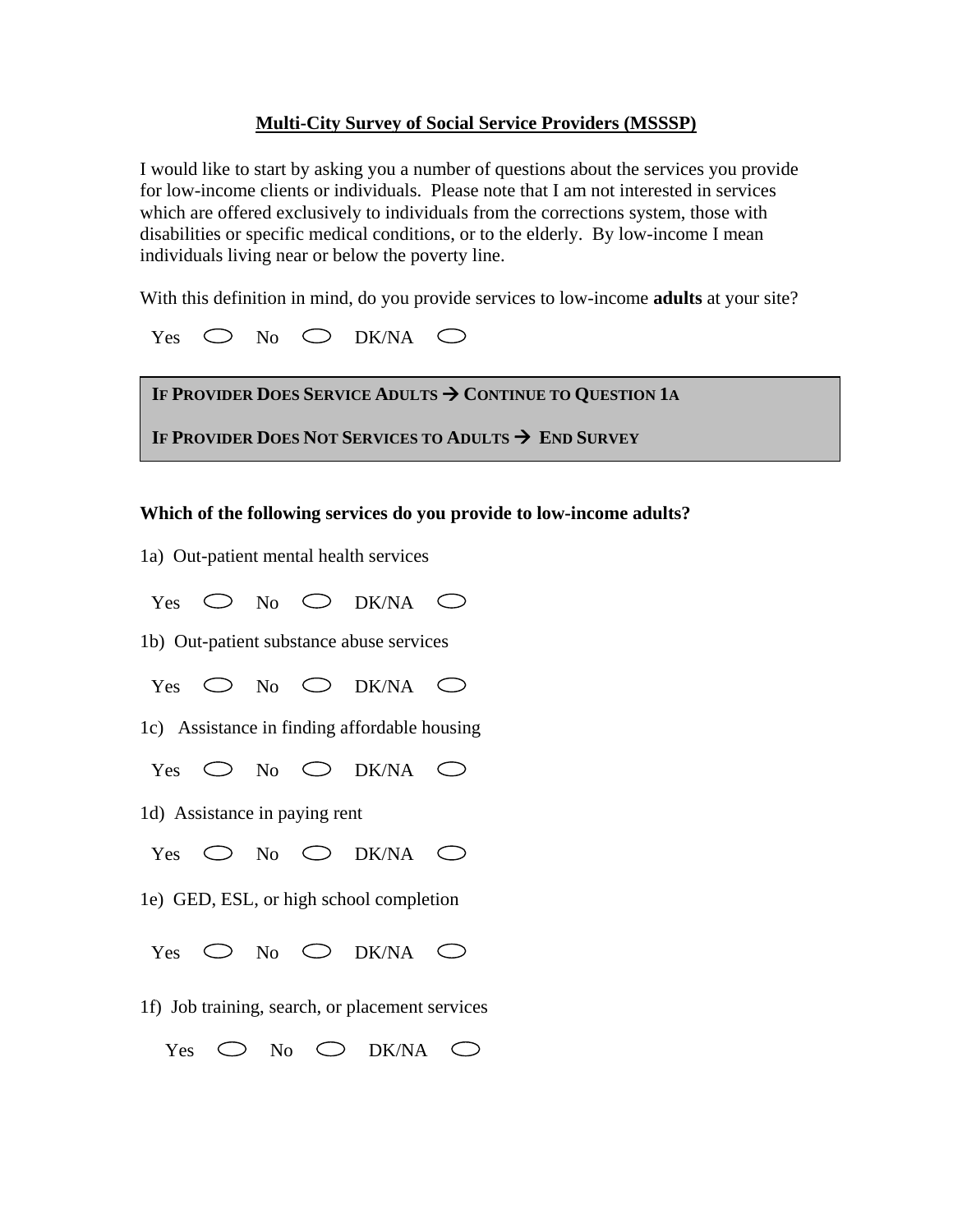1g) Emergency cash or utility assistance

|                                                                                                                          |                                                                                                                                                                                                 |  |  | Yes $\bigcirc$ No $\bigcirc$ DK/NA $\bigcirc$ |                                                                                      |  |  |  |  |
|--------------------------------------------------------------------------------------------------------------------------|-------------------------------------------------------------------------------------------------------------------------------------------------------------------------------------------------|--|--|-----------------------------------------------|--------------------------------------------------------------------------------------|--|--|--|--|
| 1h) Food assistance                                                                                                      |                                                                                                                                                                                                 |  |  |                                               |                                                                                      |  |  |  |  |
|                                                                                                                          |                                                                                                                                                                                                 |  |  | Yes $\bigcirc$ No $\bigcirc$ DK/NA $\bigcirc$ |                                                                                      |  |  |  |  |
|                                                                                                                          |                                                                                                                                                                                                 |  |  |                                               | 1i) Preparation of tax returns and/or receipt of the Earned Income Tax Credit (EITC) |  |  |  |  |
|                                                                                                                          |                                                                                                                                                                                                 |  |  | Yes $\bigcirc$ No $\bigcirc$ DK/NA $\bigcirc$ |                                                                                      |  |  |  |  |
|                                                                                                                          |                                                                                                                                                                                                 |  |  |                                               | 1j) Assistance with financial planning, savings, or investment                       |  |  |  |  |
|                                                                                                                          |                                                                                                                                                                                                 |  |  | Yes $\bigcirc$ No $\bigcirc$ DK/NA $\bigcirc$ |                                                                                      |  |  |  |  |
| 1k) Registration, education, or mobilization of voters                                                                   |                                                                                                                                                                                                 |  |  |                                               |                                                                                      |  |  |  |  |
|                                                                                                                          |                                                                                                                                                                                                 |  |  | Yes $\bigcirc$ No $\bigcirc$ DK/NA $\bigcirc$ |                                                                                      |  |  |  |  |
|                                                                                                                          |                                                                                                                                                                                                 |  |  |                                               |                                                                                      |  |  |  |  |
| Now, I'd like to ask you a few general questions about the characteristics of your<br>adult clients.                     |                                                                                                                                                                                                 |  |  |                                               |                                                                                      |  |  |  |  |
| 2a) About how many individual adult clients do you serve in a typical month?                                             |                                                                                                                                                                                                 |  |  |                                               |                                                                                      |  |  |  |  |
| $\qquad \qquad$ (Approximate number) DK/NA $\qquad \qquad$                                                               |                                                                                                                                                                                                 |  |  |                                               |                                                                                      |  |  |  |  |
| 2b1) Has demand for services at your site decreased, increased, or remained about the<br>same over the past three years? |                                                                                                                                                                                                 |  |  |                                               |                                                                                      |  |  |  |  |
|                                                                                                                          | Increased                                                                                                                                                                                       |  |  |                                               | $\circ$ Decreased $\circ$ About the same $\circ$ DK/NA<br>C)                         |  |  |  |  |
| IF PROVIDER ANSWERS SAME $\rightarrow$ SKIP TO QUESTION 2B3                                                              |                                                                                                                                                                                                 |  |  |                                               |                                                                                      |  |  |  |  |
|                                                                                                                          | 2b2) Would you say demand has increased or decreased significantly or moderately?<br>Keep in mind that moderately may be defined as a 10%-25% change, significant<br>as more than a 25% change. |  |  |                                               |                                                                                      |  |  |  |  |

Significantly  $(+ 25%)$   $\bigcirc$  Moderately  $(10\% - 25\%)$   $\bigcirc$  DK/NA  $\bigcirc$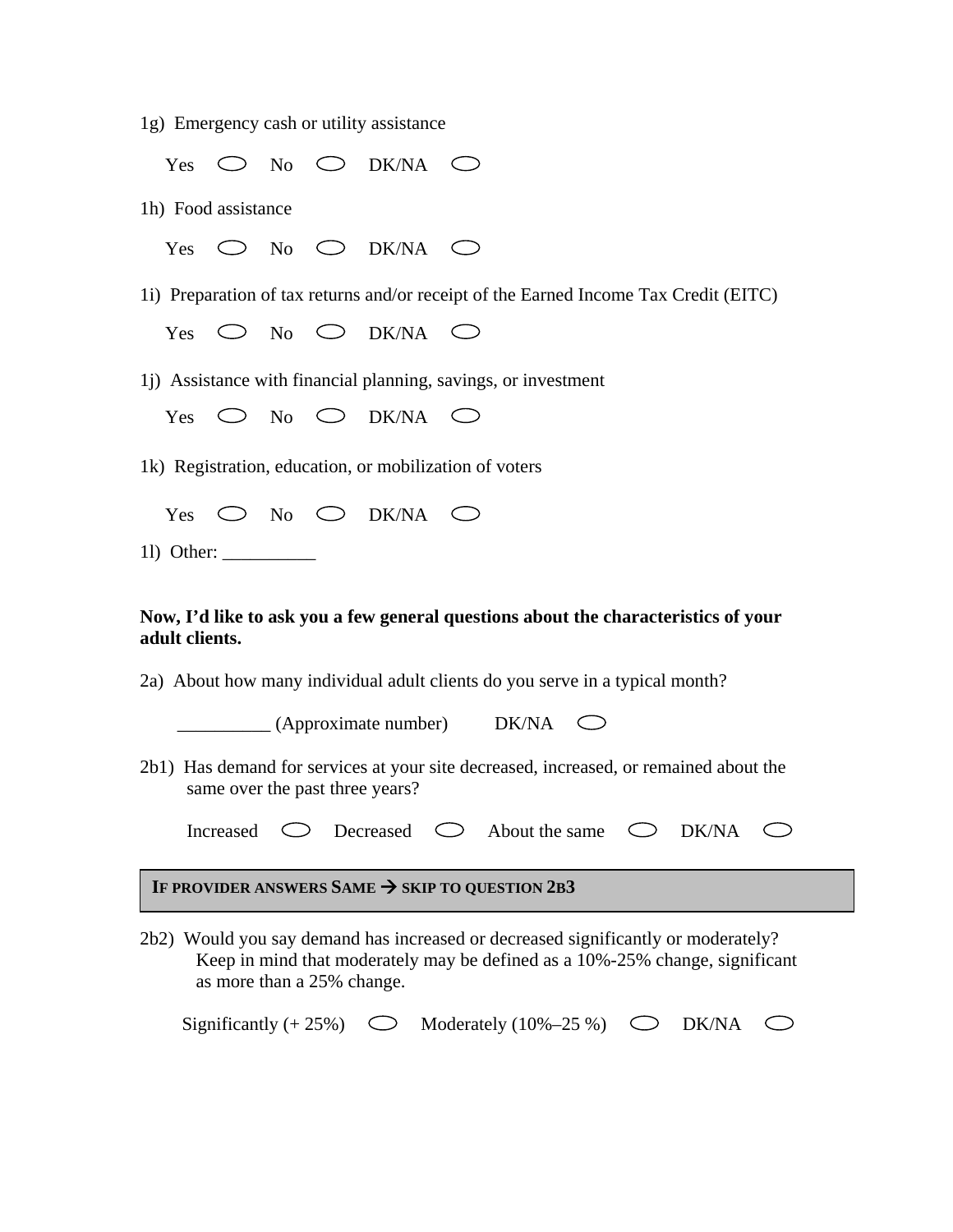2b3) Do you expect to increase the number of clients served or expand programs in the coming year?

| Yes $\bigcirc$ No $\bigcirc$ DK/NA $\bigcirc$ |  |  |  |  |  |  |
|-----------------------------------------------|--|--|--|--|--|--|
|-----------------------------------------------|--|--|--|--|--|--|

2c1) Please estimate the percentage of your adult clients who are women.

| (Approximate percentage) | <b>DK/NA</b> |  |
|--------------------------|--------------|--|
|                          |              |  |

### IF PROVIDER PROVIDES VALID ANSWER $\rightarrow$  SKIP TO QUESTION 2D1

2c2) Would you say that 0% to 25%, 26% to 50%, 51% to 75%, or 76% to 100% of your clients are women?

|  |  |  | $0\% -25\%$ $\bigcirc$ 26%-50% $\bigcirc$ 51%-75% $\bigcirc$ 76%-100% $\bigcirc$ DK/NA $\bigcirc$ |  |  |
|--|--|--|---------------------------------------------------------------------------------------------------|--|--|
|  |  |  |                                                                                                   |  |  |

2d1) Please estimate the percentage of your adult clients who are African American.

 $(Approximate percentage)$  DK/NA  $\bigcirc$ 

IF PROVIDER PROVIDES VALID ANSWER  $\rightarrow$  SKIP TO QUESTION 2E1

2d2) Would you say that 0% to 25%, 26% to 50%, 51% to 75%, or 76% to 100% of your clients are African American?

 $0\% -25\%$   $\bigcirc$  26%-50%  $\bigcirc$  51%-75%  $\bigcirc$  76%-100%  $\bigcirc$  DK/NA  $\bigcirc$ 

2e1) Please estimate the percentage of your adult clients who are Hispanic.

 $\Box$  (Approximate percentage) DK/NA  $\bigcirc$ 

IF PROVIDER PROVIDES VALID ANSWER  $\rightarrow$  SKIP TO QUESTION 2F1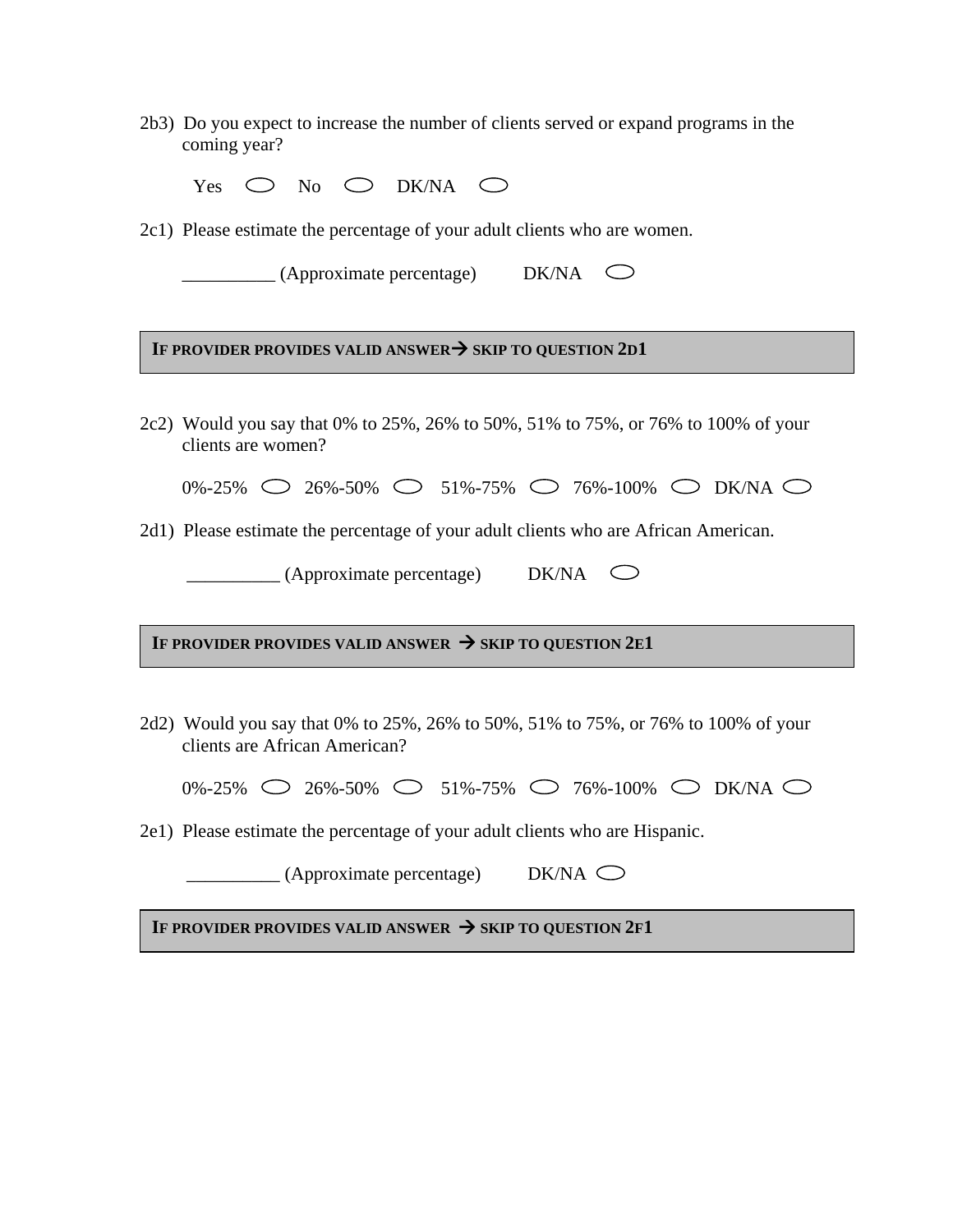2e2) Would you say that 0% to 25%, 26% to 50%, 51% to 75%, or 76% to 100% of your clients are Hispanic?

 $0\% -25\%$   $\bigcirc$  26%-50%  $\bigcirc$  51%-75%  $\bigcirc$  76%-100%  $\bigcirc$  DK/NA  $\bigcirc$ 

2f1) Please estimate the percentage of your adult clients who are Asian or Asian American.

 $\overline{\phantom{a}}$  (Approximate percentage) DK/NA  $\overline{\phantom{a}}$ 

IF PROVIDER PROVIDES VALID ANSWER  $\rightarrow$  SKIP TO QUESTION 2G1

2f2) Would you say that 0% to 25%, 26% to 50%, 51% to 75%, or 76% to 100% of your clients are Asian or Asian-American?

 $0\% -25\%$   $\bigcirc$   $26\% -50\%$   $\bigcirc$   $51\% -75\%$   $\bigcirc$  76%-100%  $\bigcirc$  DK/NA  $\bigcirc$ 

2g1) Please estimate the percentage of your adult clients who are immigrants to this country.

 $\qquad \qquad$  (Approximate percentage)

IF PROVIDER PROVIDES VALID ANSWER  $\rightarrow$  SKIP TO QUESTION 2H1

2g2) Would you say that 0% to 25%, 26% to 50%, 51% to 75%, or 76% to 100% of your clients are immigrants to this country?

|  |  |  | 0%-25% $\bigcirc$ 26%-50% $\bigcirc$ 51%-75% $\bigcirc$ 76%-100% $\bigcirc$ DK/NA $\bigcirc$ |  |  |
|--|--|--|----------------------------------------------------------------------------------------------|--|--|
|  |  |  |                                                                                              |  |  |

2h1) Please estimate the percentage of your adult clients who are white and non-Hispanic.

 $\Box$  (Approximate percentage) DK/NA  $\bigcirc$ 

i If provider provides valid answer  $\rightarrow$  skip to question 2i1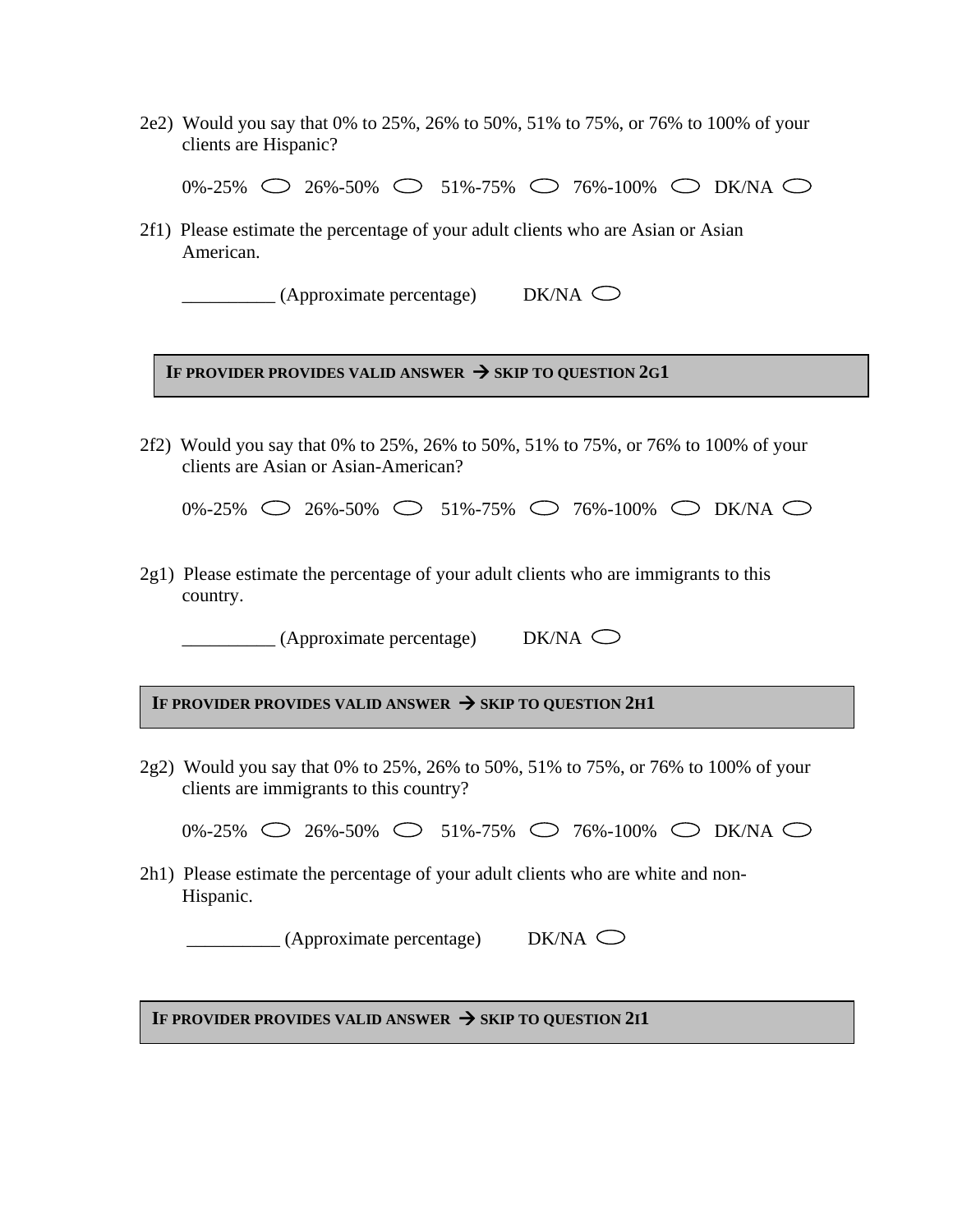2h2) Would you say that 0% to 25%, 26% to 50%, 51% to 75%, or 76% to 100% of your clients are white and non-Hispanic?

0%-25%  $\bigcirc$  26%-50%  $\bigcirc$  51%-75%  $\bigcirc$  76%-100%  $\bigcirc$  DK/NA  $\bigcirc$ 

2i1) Please estimate the percentage of your clients who live at or below the poverty line.

 $\Box$  (Approximate percentage) DK/NA  $\bigcirc$ 

## IF PROVIDER PROVIDES VALID ANSWER  $\rightarrow$  SKIP TO QUESTION 2J1

2i2) Would you say that 0% to 25%, 26% to 50%, 51% to 75%, or 76% to 100% of your clients live at or below the poverty line?

 $0\% -25\%$   $\bigcirc$   $26\% -50\%$   $\bigcirc$   $51\% -75\%$   $\bigcirc$  76%-100%  $\bigcirc$  DK/NA  $\bigcirc$ 

2j1) Please estimate the percentage of your clients who live in single parent households.

 $\Box$  (Approximate percentage) DK/NA  $\bigcirc$ 

IF PROVIDER PROVIDES VALID ANSWER  $\rightarrow$  SKIP TO QUESTION 2K1

2j2) Would you say that 0% to 25%, 26% to 50%, 51% to 75%, or 76% to 100% of your clients live in single parent households?

 $0\% -25\%$   $\bigcirc$  26%-50%  $\bigcirc$  51%-75%  $\bigcirc$  76%-100%  $\bigcirc$  DK/NA  $\bigcirc$ 

2k1) Please estimate the percentage of your clients who live within 3 miles of your site?

 $\Box$  (Approximate percentage)  $\Box$  DK/NA  $\Box$ 

IF PROVIDER PROVIDES VALID ANSWER  $\rightarrow$  SKIP TO QUESTION 3

2k2) Would you say that 0% to 25%, 26% to 50%, 51% to 75%, or 76% to 100% of your clients live within 3 miles of your site?

|  |  |  |  |  |  |  | 0%-25% $\bigcirc$ 26%-50% $\bigcirc$ 51%-75% $\bigcirc$ 76%-100% $\bigcirc$ DK/NA $\bigcirc$ |  |  |  |
|--|--|--|--|--|--|--|----------------------------------------------------------------------------------------------|--|--|--|
|--|--|--|--|--|--|--|----------------------------------------------------------------------------------------------|--|--|--|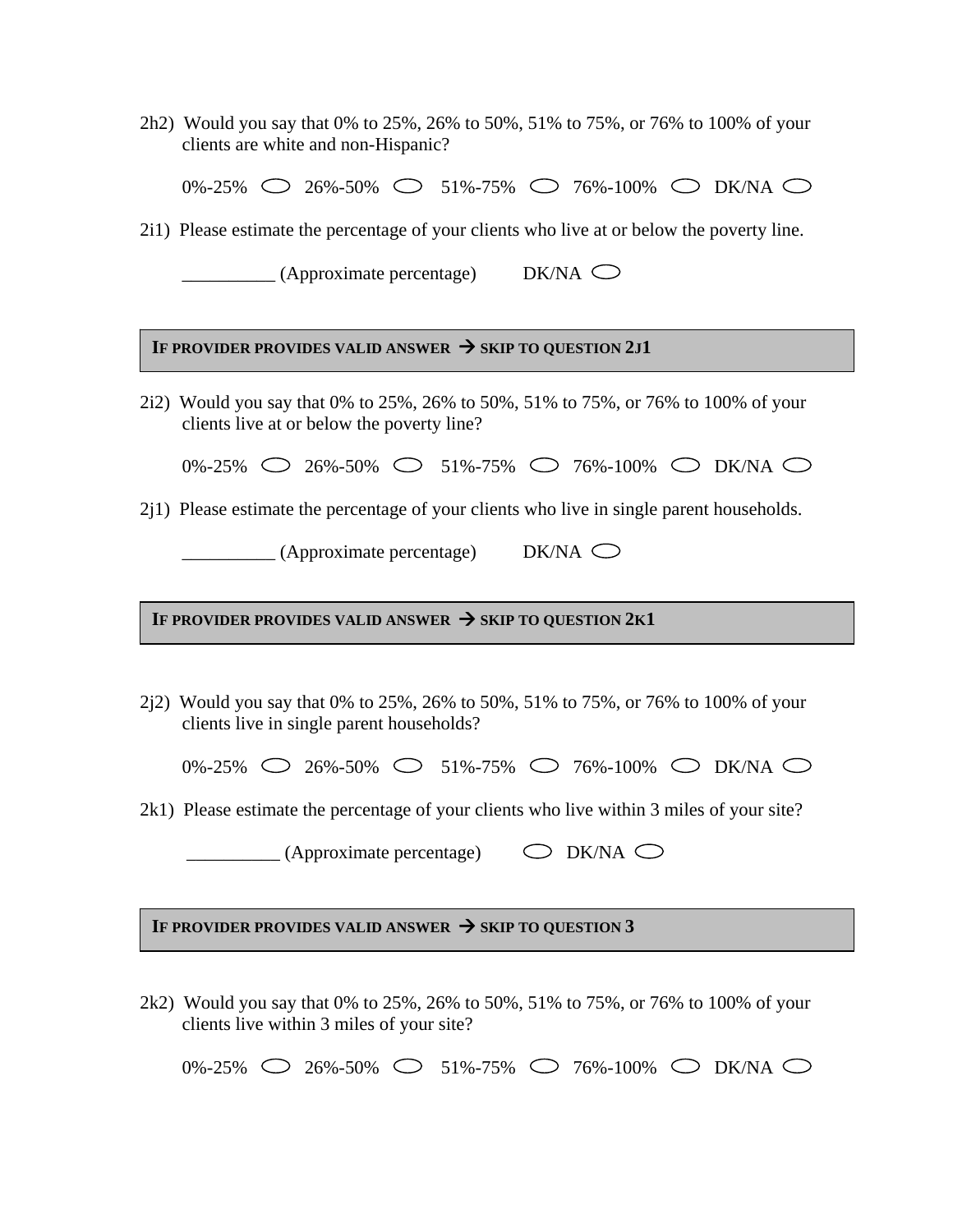3) Do you serve client populations who are not primarily English speaking?

Yes No DK/NA  $\bigcirc$ 

IF PROVIDER ANSWERS NO OR DK/NA  $\rightarrow$  skip to question 4a1

## **If so, which of the following languages are commonly encountered by staff?**

| 3a) Language 1<br>3b) Language 2 |  |  | Yes $\bigcirc$ No $\bigcirc$ DK/NA $\bigcirc$<br>Yes $\bigcirc$ No $\bigcirc$ DK/NA $\bigcirc$ |  |
|----------------------------------|--|--|------------------------------------------------------------------------------------------------|--|
| 3c) Language 3<br>3d) Language 4 |  |  | Yes $\bigcirc$ No $\bigcirc$ DK/NA $\bigcirc$<br>Yes $\bigcirc$ No $\bigcirc$ DK/NA $\bigcirc$ |  |

**Which of the following languages are spoken by your staff?** 

| 3e) Language 1 |  |  | Yes $\bigcirc$ No $\bigcirc$ DK/NA $\bigcirc$ |  |
|----------------|--|--|-----------------------------------------------|--|
| 3f) Language 2 |  |  | Yes $\bigcirc$ No $\bigcirc$ DK/NA $\bigcirc$ |  |
| 3g) Language 3 |  |  | Yes $\bigcirc$ No $\bigcirc$ DK/NA $\bigcirc$ |  |
| 3h) Language 4 |  |  | Yes $\bigcirc$ No $\bigcirc$ DK/NA $\bigcirc$ |  |

**Now I would like to ask you about collaborations or partnerships you might have with public housing authorities – that is government agencies who provide housing assistance through vouchers or subsidized housing development projects.** 

4a1) Do you provide services to clients who live in publicly subsidized housing, or receive vouchers or rent subsidies from public housing authorities?

Yes  $\bigcirc$  No  $\bigcirc$  DK/NA  $\bigcirc$ 

IF PROVIDER ANSWERS NO  $\rightarrow$  SKIP TO QUESTION 4B1

4a2) Please estimate the percentage of your clients who live in publicly subsidized housing, or receive vouchers or rent subsidies from public housing authorities.

 $\Box$  (Approximate percentage) DK/NA  $\Box$ 

IF PROVIDER PROVIDES VALID ANSWER  $\rightarrow$  SKIP TO QUESTION 4B1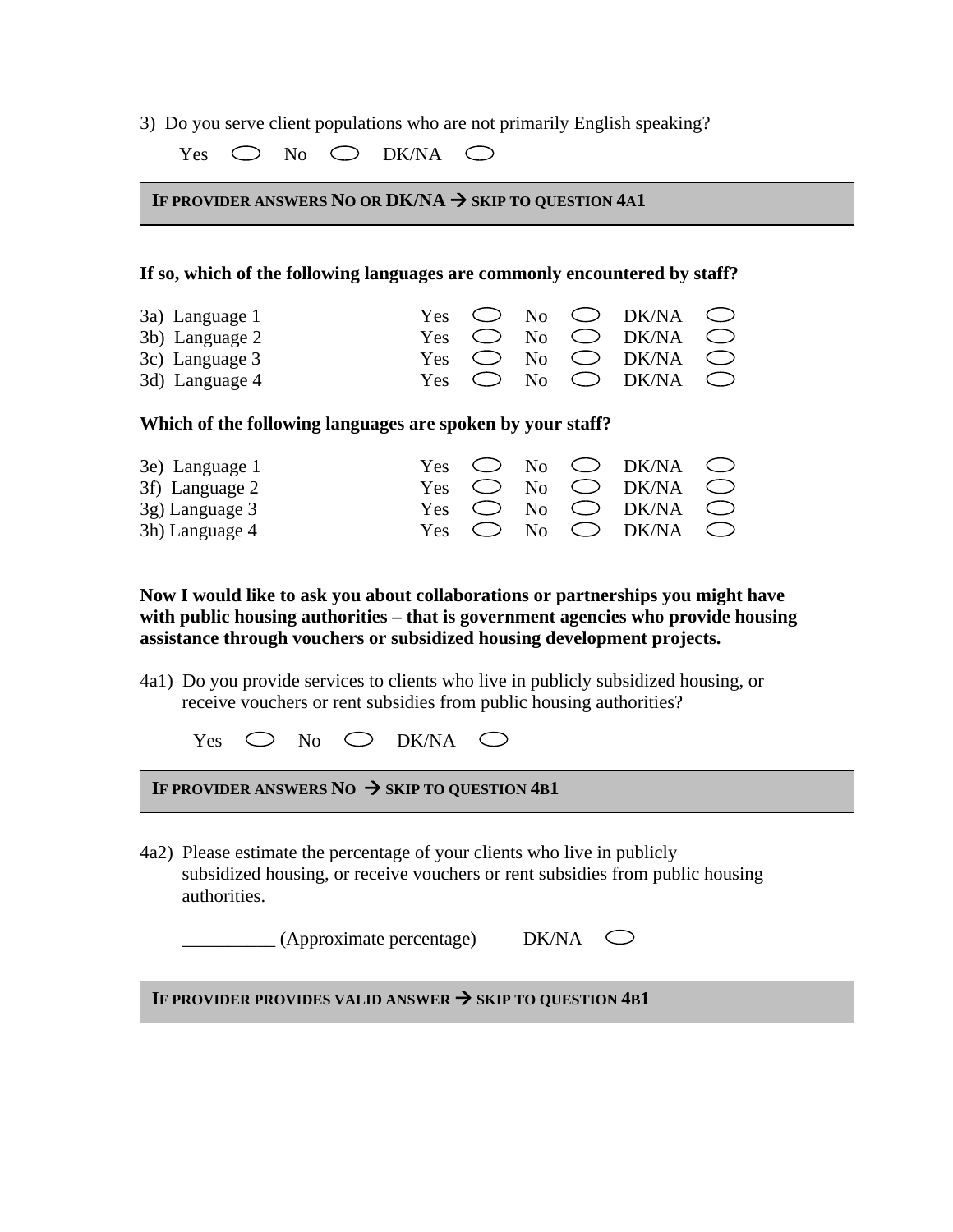4a3) Would you say that 0% to 25%, 26% to 50%, 51% to 75%, or 76% to 100% of your clients who live in publicly subsidized housing, or receive vouchers or rent subsidies from public housing authorities?

 $0\% - 25\%$   $\bigcirc$  26%-50%  $\bigcirc$  51%-75%  $\bigcirc$  76%-100%  $\bigcirc$  DK/NA  $\bigcirc$ 

**How often – frequently, occasionally, or not at all - do you work or partner with public housing authorities to accomplish the following activities?** 

4b1) To establish contracts or arrangements to deliver services or programs?

|            | Frequently $\bigcirc$ Occasionally $\bigcirc$ Not at all $\bigcirc$ DK/NA                                                                                                       |  |       |  |
|------------|---------------------------------------------------------------------------------------------------------------------------------------------------------------------------------|--|-------|--|
|            | 4b2) To receive client referrals for services?                                                                                                                                  |  |       |  |
|            | Frequently $\bigcirc$ Occasionally $\bigcirc$ Not at all $\bigcirc$                                                                                                             |  | DK/NA |  |
|            | 4b3) To help individuals or families find quality, affordable housing?                                                                                                          |  |       |  |
|            | Frequently $\circlearrowright$ Occasionally $\circlearrowright$ Not at all $\circlearrowright$ DK/NA<br>4b4) To seek or secure new sources of funding for services or programs? |  |       |  |
| Frequently | $\bigcirc$ Occasionally $\bigcirc$ Not at all                                                                                                                                   |  | DK/NA |  |

**Now I would like to ask you a few questions about welfare-to-work agencies and clients.** 

5a) Would you say that your staff is very familiar, somewhat familiar, or not very familiar with current welfare-to-work policies in your state or community?

| Very familiar     |  |
|-------------------|--|
| Somewhat familiar |  |
| Not very familiar |  |
| DK/NA             |  |

5b1) Do you provide services to clients who are referrals from welfare-to-work programs or are welfare-to-work program participants?

|  |  | Yes $\bigcirc$ No $\bigcirc$ DK/NA $\bigcirc$ |  |
|--|--|-----------------------------------------------|--|
|  |  |                                               |  |

5b2) How often do receive client referrals from welfare-to-work agencies – frequently, occasionally, or not at all?

| Frequently $\circ$ Occasionally $\circ$ Not at all $\circ$ DK/NA |  |  |  | $\bigcirc$ |
|------------------------------------------------------------------|--|--|--|------------|
|------------------------------------------------------------------|--|--|--|------------|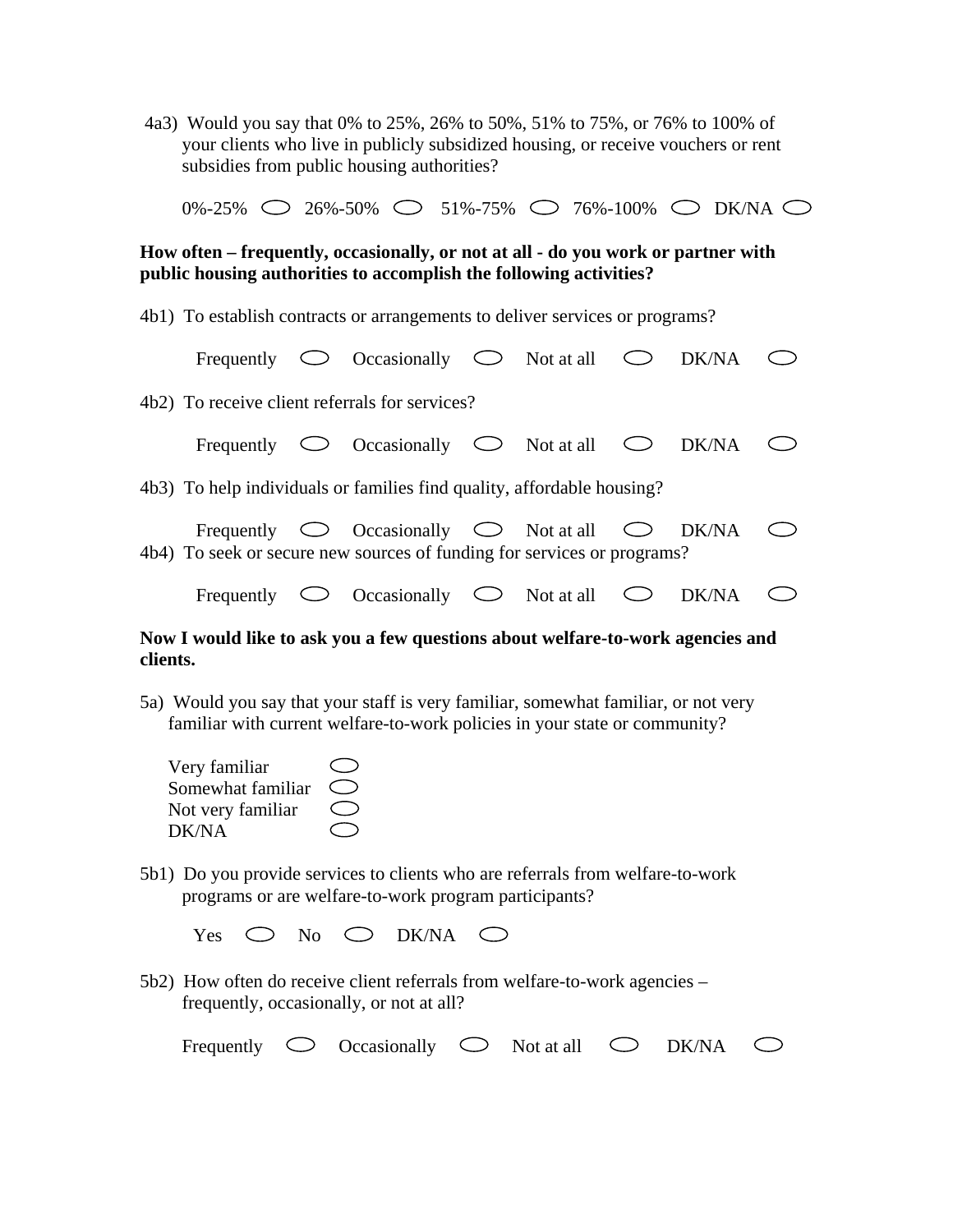5b3) Do you have arrangements or contracts with welfare-to-work agencies to deliver existing services or programs?

|  |  | Yes $\bigcirc$ No $\bigcirc$ DK/NA $\bigcirc$ |  |
|--|--|-----------------------------------------------|--|
|  |  |                                               |  |

5c1) Please estimate the percentage of your clients who are welfare-to-work program participants or welfare recipients.

 $\Box$  (Approximate percentage) DK/NA  $\bigcirc$ 

### IF PROVIDER PROVDES A VALID ANSWER  $\rightarrow$  SKIP TO QUESTION 5D

5c2) Would you say that 0% to 25%, 26% to 50%, 51% to 75%, or 76% to 100% of your clients are welfare-to-work program participants or welfare recipients?

 $0\% -25\%$   $\bigcirc$   $26\% -50\%$   $\bigcirc$   $51\% -75\%$   $\bigcirc$  76%-100%  $\bigcirc$  DK/NA  $\bigcirc$ 

5d) Is your site currently serving a larger, smaller, or about the same number of welfare-to-work program participants or welfare recipients than a few years ago?

|  | Larger |  | $\bigcirc$ Smaller | $\sim$ | About the same |  | Don't Serve WR's |  |  |
|--|--------|--|--------------------|--------|----------------|--|------------------|--|--|
|--|--------|--|--------------------|--------|----------------|--|------------------|--|--|

- $DK/NA$
- 5e) Has your site seen an increase in the last few years in the share of clients who have been sanctioned by welfare-to-work programs?

Yes  $\bigcirc$  No  $\bigcirc$  DK/NA  $\bigcirc$ 

## **Next, I would like to ask you a few questions about funding sources for the services you provide to low-income populations.**

6a1) Are services available at no cost to low-income clients for all of your programs, some of your programs, or none of your programs?

| All programs | Some programs | No programs | DK/NA |  |
|--------------|---------------|-------------|-------|--|
|              |               |             |       |  |

6a2) Do you have a sliding scale fee for any of the services you provide? *(cost determined by the client's ability to pay)* 

|  |  | Yes $\bigcirc$ No $\bigcirc$ DK/NA $\bigcirc$ |  |
|--|--|-----------------------------------------------|--|
|  |  |                                               |  |

IF PROVIDER ANSWERS NO OR DK/NA  $\rightarrow$  skip to question 7a1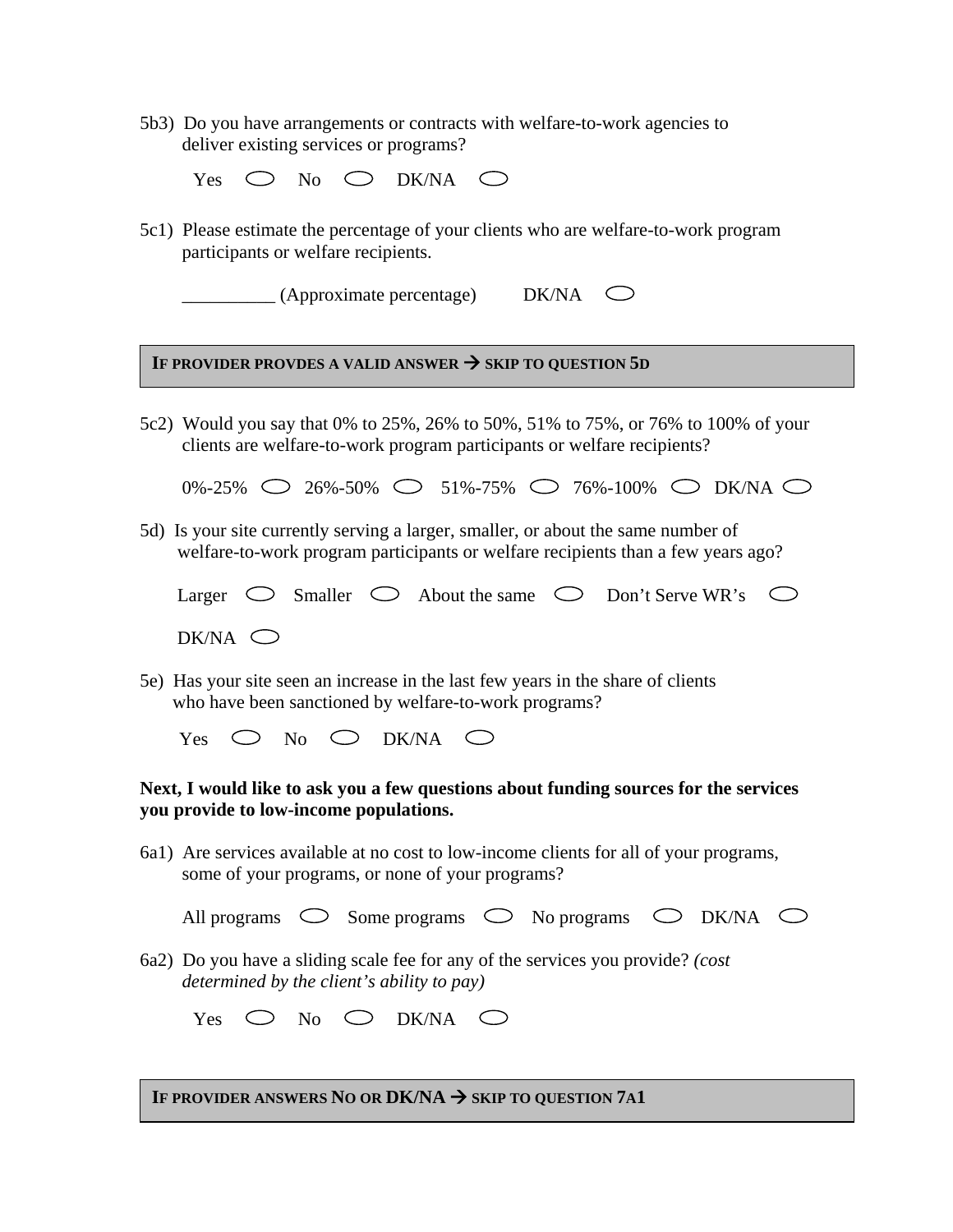6a3) Is this sliding scale in place for all of your programs, some of your programs, or none of your programs?

| All programs $\circ$ Some programs $\circ$ No programs $\circ$ DK/NA $\circ$ |  |  |  |  |  |  |  |
|------------------------------------------------------------------------------|--|--|--|--|--|--|--|
|------------------------------------------------------------------------------|--|--|--|--|--|--|--|

#### **Do you receive funding from the following sources?**

7a1) Medicaid or Medicare reimbursement

|  |  | Yes $\bigcirc$ No $\bigcirc$ DK/NA $\bigcirc$ |  |
|--|--|-----------------------------------------------|--|
|  |  |                                               |  |

## IF PROVIDER ANSWERS NO OR  $DK/NA \rightarrow$  SKIP TO QUESTION 7B1

7a2) Approximately what share of your total funding for services for low-income individuals came from Medicaid or Medicare in the most recently completed fiscal year?

 $\Box$  (Approximate percentage) DK/NA  $\bigcirc$ 

7a3) Has the amount from this source of funding increased, decreased, or stayed the same over the last three years?

|  |  |  |  | Increased $\bigcirc$ Decreased $\bigcirc$ About the same $\bigcirc$ DK/NA |  |  |  |
|--|--|--|--|---------------------------------------------------------------------------|--|--|--|
|--|--|--|--|---------------------------------------------------------------------------|--|--|--|

IF PROVIDER ANSWERS SAME OR DK/NA  $\rightarrow$  skip to question 7b1

7a4) Would you say that funding from this source has increased or decreased significantly or moderately? Keep in mind that moderately may be defined as a 10%-25% change, significant as more than a 25% change.

|  |  | Significantly $(+ 25\%)$ $\bigcirc$ Moderately $(10\% - 25\%)$ $\bigcirc$ DK/NA $\bigcirc$ |  |  |  |
|--|--|--------------------------------------------------------------------------------------------|--|--|--|
|--|--|--------------------------------------------------------------------------------------------|--|--|--|

7b1) Do you receive funding from government agencies, contracts, or grants excluding Medicaid and Medicare?

|  |  | Yes $\bigcirc$ No $\bigcirc$ DK/NA $\bigcirc$ |  |
|--|--|-----------------------------------------------|--|
|  |  |                                               |  |

 $\overline{a}$ 

IF PROVIDER ANSWERS NO OR DK/NA  $\rightarrow$  skip to question 7c1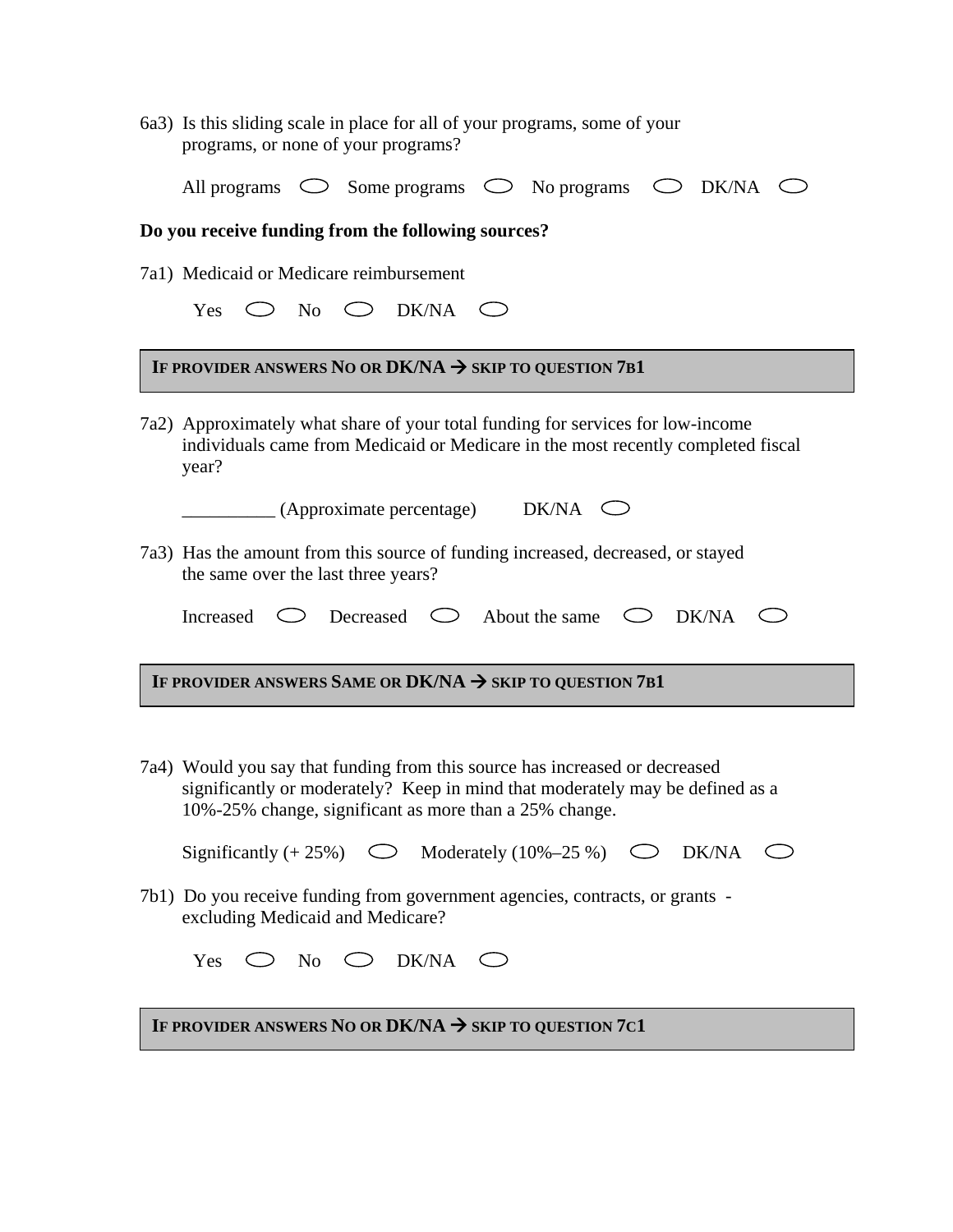| 7b2) Approximately what share of your total funding for services for low-income |
|---------------------------------------------------------------------------------|
| individuals came from governmental sources – excluding Medicaid and Medicare -  |
| in the most recently completed fiscal year?                                     |

 $(Approximate percentage)$  DK/NA  $\bigcirc$ 

7b3) Has the amount from this source of funding increased, decreased, or stayed the same over the last three years?

| Increased $\bigcirc$ Decreased $\bigcirc$ About the same $\bigcirc$ DK/NA $\bigcirc$ |  |  |  |  |
|--------------------------------------------------------------------------------------|--|--|--|--|
|--------------------------------------------------------------------------------------|--|--|--|--|

# IF PROVIDER ANSWERS SAME OR DK/NA  $\rightarrow$  skip to question 7c1

7b4) Would you say that funding from this source has increased or decreased significantly or moderately? Keep in mind that moderately may be defined as a 10%-25% change, significant as more than a 25% change.

|  |  | Significantly $(+ 25\%)$<br>$\bigcirc$ Moderately $(10\% - 25\%)$ $\bigcirc$ DK/NA $\bigcirc$ |  |  |  |
|--|--|-----------------------------------------------------------------------------------------------|--|--|--|
|--|--|-----------------------------------------------------------------------------------------------|--|--|--|

7c1) Do you receive funding from foundations, corporate support, philanthropic organizations, or non-governmental agencies?

|  |  |  |  | Yes $\bigcirc$ No $\bigcirc$ DK/NA $\bigcirc$ |  |
|--|--|--|--|-----------------------------------------------|--|
|--|--|--|--|-----------------------------------------------|--|

# IF PROVIDER ANSWERS NO OR DK/NA  $\rightarrow$  skip to question 7d1

7c2) Approximately what share of your total funding for services for low-income individuals came from foundations, corporate support, philanthropic organizations, or non-governmental agencies in the most recently completed fiscal year?

| (Approximate percentage)                                                        | DK/NA |  |
|---------------------------------------------------------------------------------|-------|--|
| 7c3) Has the amount from this source of funding increased, decreased, or stayed |       |  |

the same over the last three years?

|  | Decreased $\bigcirc$ About the Same $\bigcirc$ DK/NA $\bigcirc$ |  |  |
|--|-----------------------------------------------------------------|--|--|
|  |                                                                 |  |  |

# IF PROVIDER ANSWERS SAME OR  $DK/NA \rightarrow$  SKIP TO QUESTION 7D1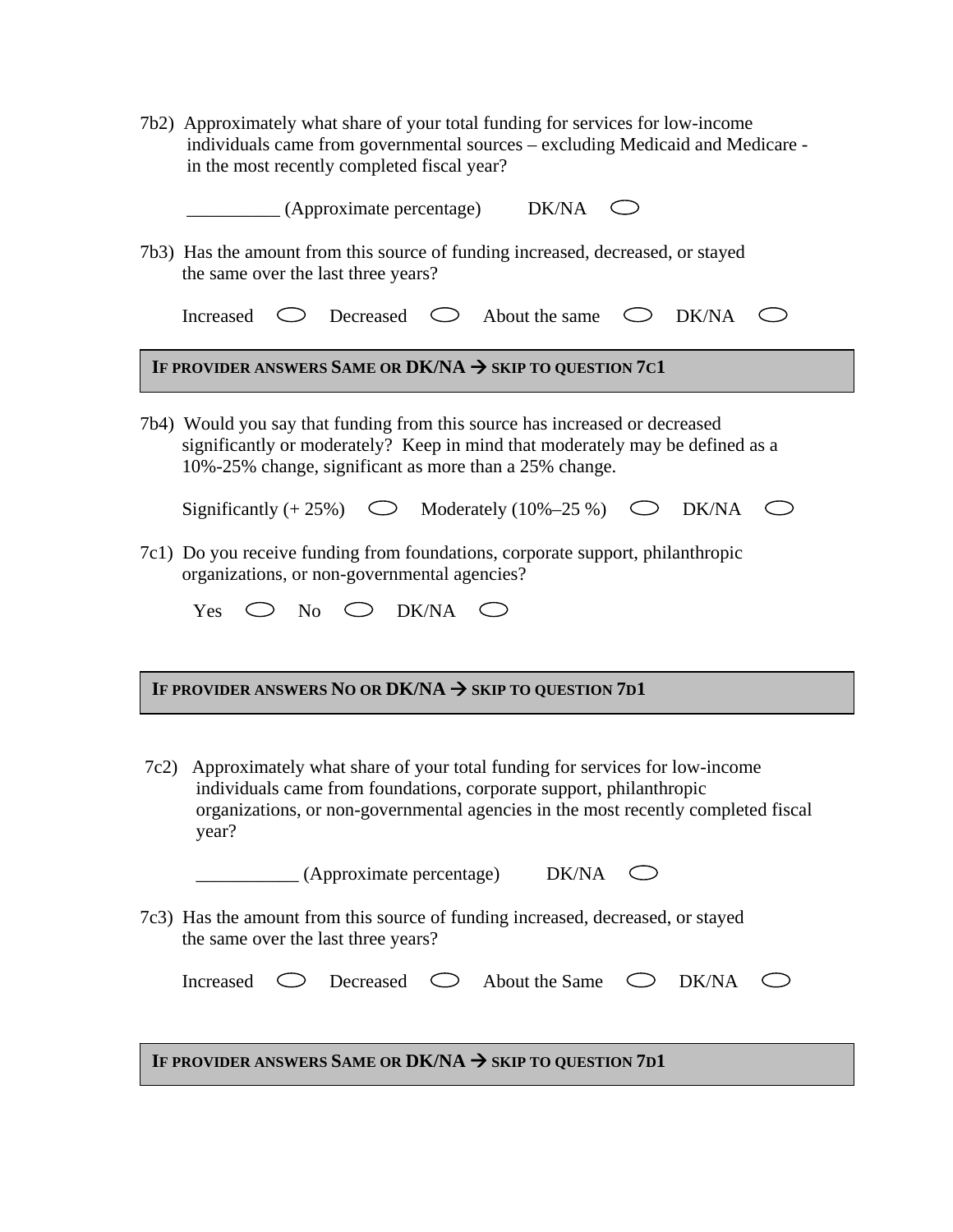| 7c4) Would you say that funding from this source has increased or decreased<br>significantly or moderately? Keep in mind that moderately may be defined as a<br>10%-25%<br>change, significant as more than a 25% change. |
|---------------------------------------------------------------------------------------------------------------------------------------------------------------------------------------------------------------------------|
| Significantly $(+ 25\%)$<br>$\bigcirc$ Moderately $(10\%-25\%)$ $\bigcirc$ DK/NA<br>$\subset$ $\supset$                                                                                                                   |
| 7d1) Do you receive funding from individual donations and individual private giving?                                                                                                                                      |
| Yes $\bigcirc$ No $\bigcirc$ DK/NA $\bigcirc$                                                                                                                                                                             |
| IF PROVIDER ANSWERS NO OR DK/NA $\rightarrow$ skip to question 7e1                                                                                                                                                        |
| 7d2) Approximately what share of your total funding for services for low-income<br>individuals came from individual donations and individual private giving in the<br>most recently completed fiscal year?                |
| DK/NA<br>(Approximate percentage)                                                                                                                                                                                         |
| 7d3) Has the amount from this source of funding increased, decreased, or stayed<br>the same over the last three years?                                                                                                    |
| $\circ$ Decreased $\circ$ About the Same $\circ$ DK/NA<br>Increased                                                                                                                                                       |
| IF PROVIDER ANSWERS SAME OR DK/NA $\rightarrow$ SKIP TO QUESTION 7E1                                                                                                                                                      |
| 7d4) Would you say that funding from this source has increased/decreased<br>significantly or moderately? Keep in mind that moderately may be defined as a<br>10%-25% change, significant as more than a 25% change.       |
| Significantly $(+ 25\%)$ $\bigcirc$ Moderately $(10\% - 25\%)$ $\bigcirc$ DK/NA                                                                                                                                           |
| 7e1) Do you receive funding from earned revenue (commercial ventures, fees, dues,<br>sales)?                                                                                                                              |
| $\supset$ No $\bigcirc$ DK/NA $\bigcirc$<br>Yes                                                                                                                                                                           |
|                                                                                                                                                                                                                           |
| IF PROVIDER ANSWERS NO OR DK/NA $\rightarrow$ skip to question 8a                                                                                                                                                         |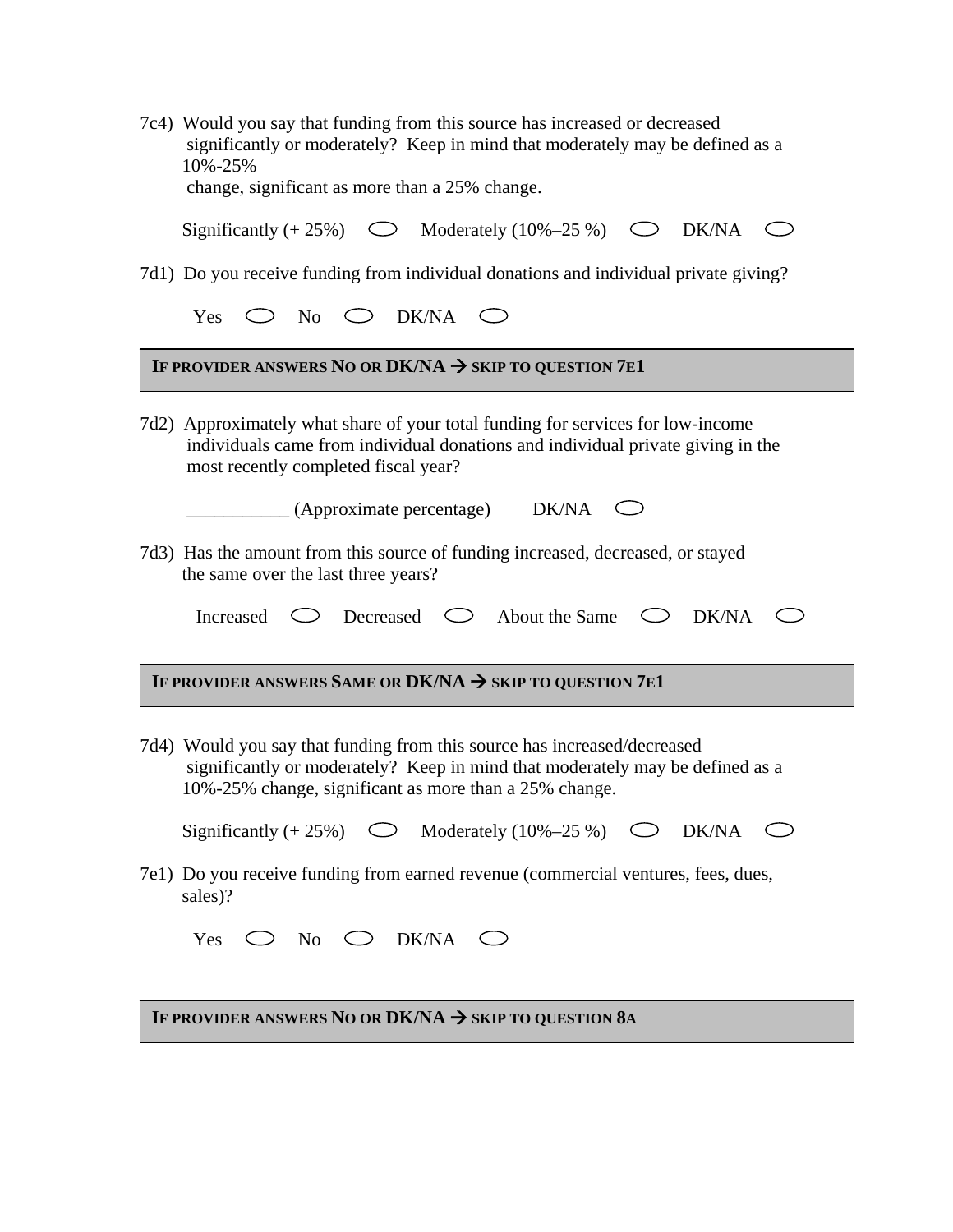7e2) Approximately what share of your total funding for services for low-income individuals came from earned revenue in the most recently completed fiscal year?

|                                                                                                        | DK/NA<br>(Approximate percentage)                                                                                                                                                                                                                                                                                                  |  |  |  |  |  |  |  |
|--------------------------------------------------------------------------------------------------------|------------------------------------------------------------------------------------------------------------------------------------------------------------------------------------------------------------------------------------------------------------------------------------------------------------------------------------|--|--|--|--|--|--|--|
|                                                                                                        | 7e3) Has the amount from this source of funding increased, decreased, or stayed<br>the same over the last three years?                                                                                                                                                                                                             |  |  |  |  |  |  |  |
|                                                                                                        | DK/NA<br>Decreased<br>About the Same<br>Increased<br>$\zeta$<br>C)                                                                                                                                                                                                                                                                 |  |  |  |  |  |  |  |
|                                                                                                        | IF PROVIDER ANSWERS SAME OR DK/NA $\rightarrow$ skip to question 8a                                                                                                                                                                                                                                                                |  |  |  |  |  |  |  |
| 7e4)                                                                                                   | Would you say that funding from this source has increased or decreased<br>significantly or moderately? Keep in mind that moderately may be defined as a<br>10%-25% change, significant as more than a 25% change.                                                                                                                  |  |  |  |  |  |  |  |
|                                                                                                        | Significantly $(+ 25\%)$ $\qquad \qquad \bigcirc$<br>Moderately $(10\% - 25\%)$<br>DK/NA                                                                                                                                                                                                                                           |  |  |  |  |  |  |  |
|                                                                                                        | In the past year have you had to do any of the following because of funding<br>problems or shortages?                                                                                                                                                                                                                              |  |  |  |  |  |  |  |
|                                                                                                        | DK/NA<br>8a) Reduce the number of services offered<br>Yes<br>N <sub>o</sub><br>DK/NA<br>8b) Reduce the number of clients served<br>N <sub>o</sub><br>Yes<br>$\bigcirc$<br>DK/NA<br>8c) Cut back on staff<br>N <sub>o</sub><br>Yes<br>$\bigcirc$<br>8d) Temporarily shut down your site<br>N <sub>o</sub><br>◯<br>DK/NA<br>Yes<br>Ο |  |  |  |  |  |  |  |
| 9) Do you consider your organization to be governmental, private non-profit, or<br>private for profit? |                                                                                                                                                                                                                                                                                                                                    |  |  |  |  |  |  |  |
|                                                                                                        | $\bigcirc$ Non-profit<br>$\circlearrowright$ For-profit<br>DK/NA<br>Governmental<br>$\bigcirc$                                                                                                                                                                                                                                     |  |  |  |  |  |  |  |
|                                                                                                        | IF PROVIDER ANSWERS GOVERNMENTAL $\rightarrow$ SKIP TO QUESTION 10A                                                                                                                                                                                                                                                                |  |  |  |  |  |  |  |

**There is a lot of discussion about faith-based organizations today. We are interested in understanding more about the religious affiliations of social service providers in your city.** 

9a) Do you consider your organization to be religious or secular?

| Religious | Secular | DK/NA |  |
|-----------|---------|-------|--|
|           |         |       |  |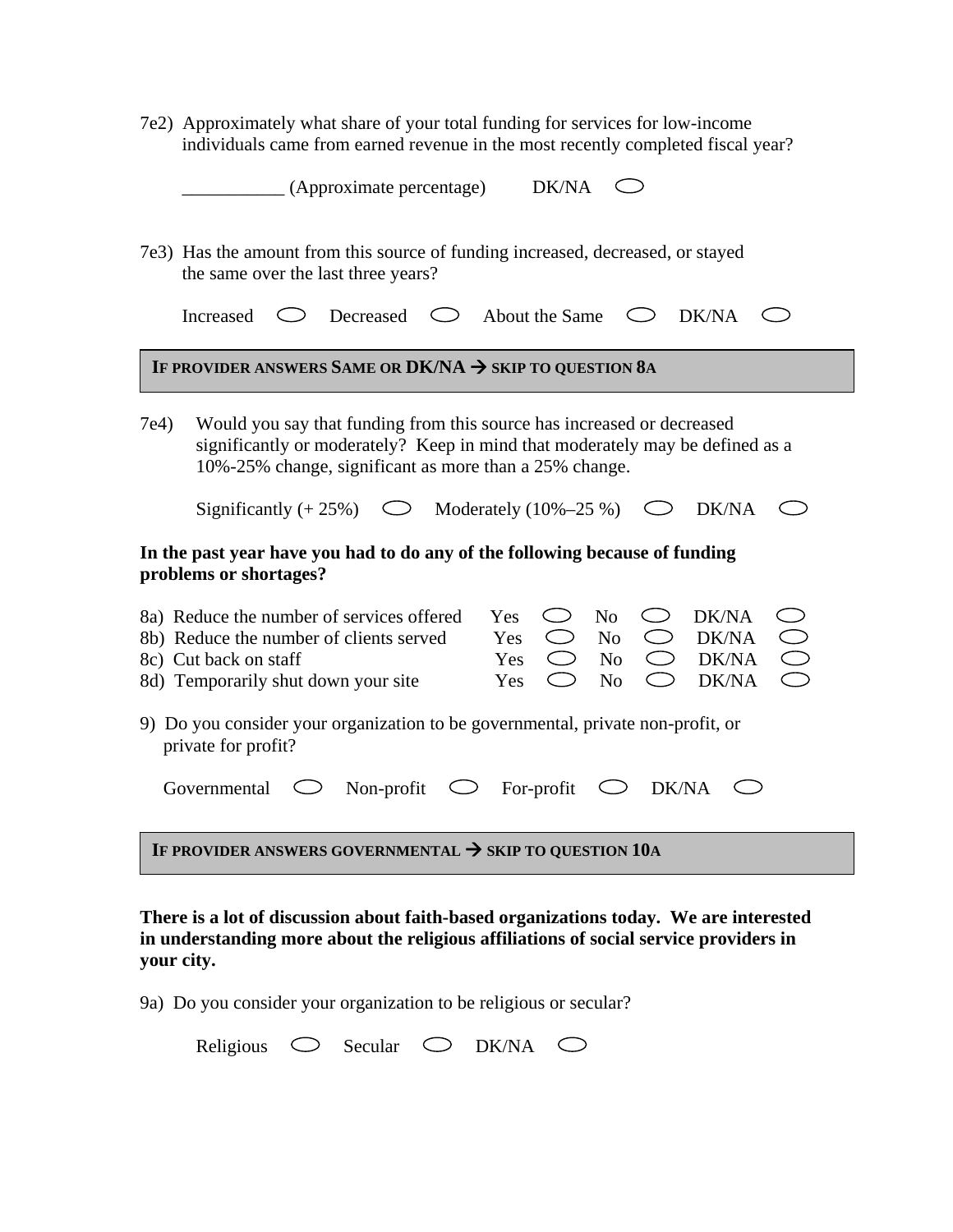### **IF PROVIDER ANSWERS SECULAR OR DK/NA**  $\rightarrow$  **skip to question 10a**

9b) Is your organization a religious congregation (church, synagogue, temple, mosque)?

|  |  |  |  | Yes $\bigcirc$ No $\bigcirc$ DK/NA $\bigcirc$ |  |
|--|--|--|--|-----------------------------------------------|--|
|--|--|--|--|-----------------------------------------------|--|

# IF PROVIDER ANSWERS NO OR  $DK/NA \rightarrow$  skip to question 9d

9c) Please specify the religious denomination of your congregation.

9d) Are you aware of a national initiative that would make it easier for religious organizations to apply for government money to support their human service programs?

| Yes |  | $\lambda$ s $\bigcirc$ No $\bigcirc$ DK/NA $\bigcirc$ |  |
|-----|--|-------------------------------------------------------|--|
|     |  |                                                       |  |

 $\overline{\phantom{a}}$  , and the contract of the contract of the contract of the contract of the contract of the contract of the contract of the contract of the contract of the contract of the contract of the contract of the contrac

10a) Do you have a formal institutional or administrative affiliations with (other) religious or faith-based organizations?

Yes  $\bigcirc$  No  $\bigcirc$  DK/NA  $\bigcirc$ 

- 10b) Does your site maintain programmatic partnerships or collaborations with (other) religious organizations?
	- Yes  $\bigcirc$  No  $\bigcirc$  DK/NA  $\bigcirc$
- 10c) Does your site work with (other) religious organizations to reach clients and individuals potentially in need of assistance or treatment?
	- Yes  $\bigcirc$  No  $\bigcirc$  DK/NA  $\bigcirc$
- 11a) Does your site receive financial support from (other) religious organizations?

|  |  | Yes $\bigcirc$ No $\bigcirc$ DK/NA $\bigcirc$ |  |
|--|--|-----------------------------------------------|--|
|  |  |                                               |  |

IF PROVIDER ANSWERS NO OR DK/NA  $\rightarrow$  skip to question 12A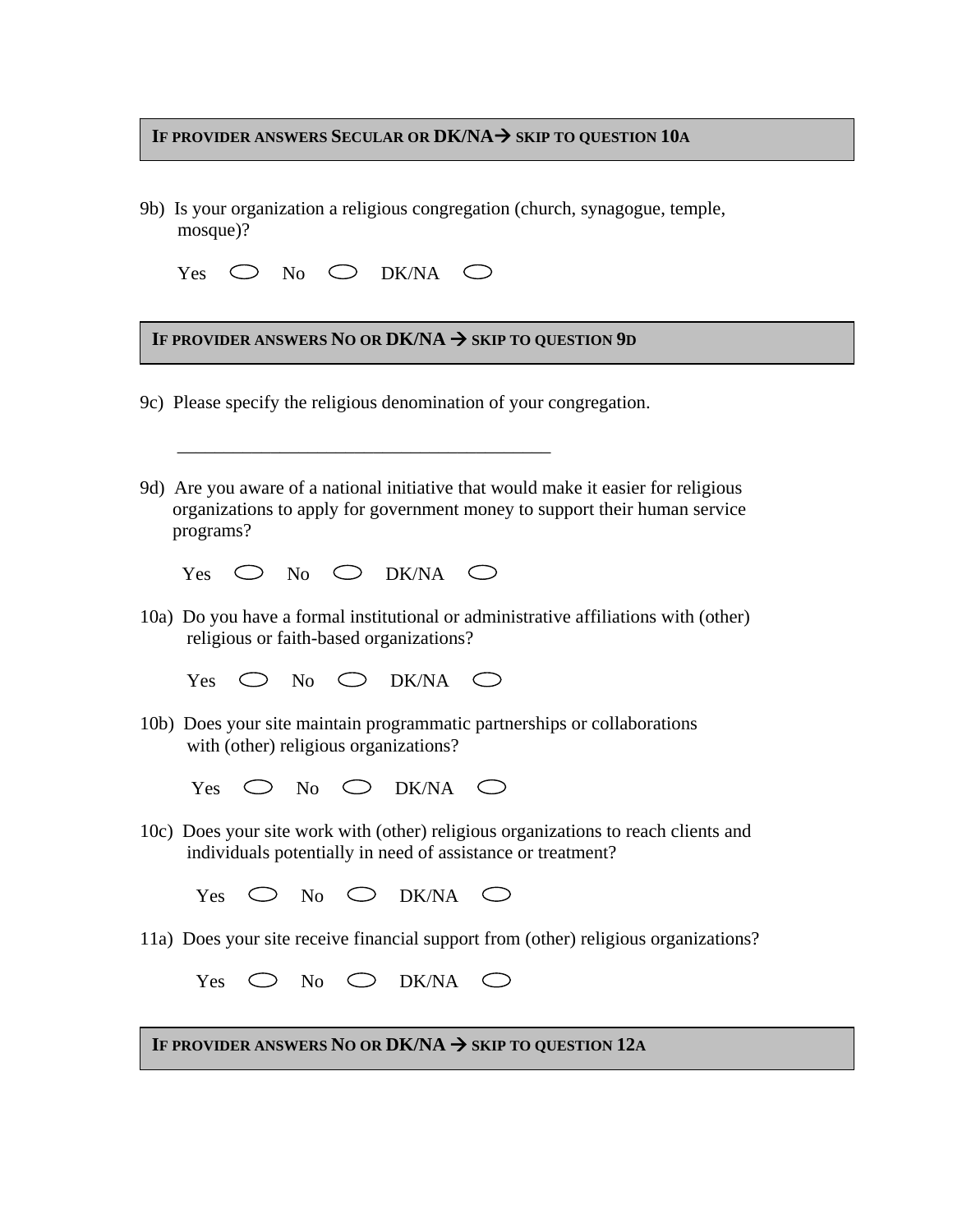|                | 11b) Approximately what percentage of your funding comes from (other) religious |  |  |  |
|----------------|---------------------------------------------------------------------------------|--|--|--|
| organizations? |                                                                                 |  |  |  |

Small/Minimal Amount  $\bigcirc$  DK/NA  $\bigcirc$ 

# **Would you say the following activities occur frequently, occasionally, or not at all at your site?**

|                                                                                |  | 12a) Staff or volunteers pray with a client.                                                   |            |                            |            |       |    |  |
|--------------------------------------------------------------------------------|--|------------------------------------------------------------------------------------------------|------------|----------------------------|------------|-------|----|--|
|                                                                                |  | Frequently $\circlearrowright$ Occasionally $\circlearrowright$ Not at all $\circlearrowright$ |            |                            |            | DK/NA |    |  |
| 12b) Staff or volunteers promote a particular religious viewpoint to a client. |  |                                                                                                |            |                            |            |       |    |  |
|                                                                                |  | Frequently $\circlearrowright$ Occasionally $\circlearrowright$ Not at all                     |            |                            | $\bigcirc$ | DK/NA | くつ |  |
|                                                                                |  | 12c) Staff or volunteers offer encouragement to clients by speaking of spiritual matters.      |            |                            |            |       |    |  |
|                                                                                |  | Frequently $\circlearrowright$ Occasionally $\circlearrowright$ Not at all $\circlearrowright$ |            |                            |            | DK/NA | C) |  |
|                                                                                |  | 12d) Staff or volunteers discuss lifestyle or behavioral issues using religious principles.    |            |                            |            |       |    |  |
|                                                                                |  | Frequently $\circlearrowright$ Occasionally $\circlearrowright$ Not at all                     |            |                            | $\bigcirc$ | DK/NA |    |  |
| Next, I'd like to ask a few general questions about your site and staff.       |  |                                                                                                |            |                            |            |       |    |  |
|                                                                                |  | 13a) How long have you been operating at your current site?                                    |            |                            |            |       |    |  |
| (Number of years)                                                              |  |                                                                                                |            |                            |            |       |    |  |
|                                                                                |  | 13b) In what year was your organization founded?                                               |            |                            |            |       |    |  |
|                                                                                |  |                                                                                                |            |                            |            |       |    |  |
|                                                                                |  | 13c) What is the amount of your total annual budget?                                           |            |                            |            |       |    |  |
| $+$ \$1 million                                                                |  | $\circ$ \$1 million - \$200,000 $\circ$ \$200,000 - \$50,000                                   |            |                            |            |       |    |  |
| Less than $$50,000$                                                            |  | $\bigcirc$ DK/NA                                                                               | $\left($ ) |                            |            |       |    |  |
| the coming year?                                                               |  | 13d) Do you expect your annual budget to increase or decrease or remain the same in            |            |                            |            |       |    |  |
| Increase                                                                       |  | $\bigcirc$ Decrease                                                                            |            | $\bigcirc$ Remain the same | くつ         | DK/NA |    |  |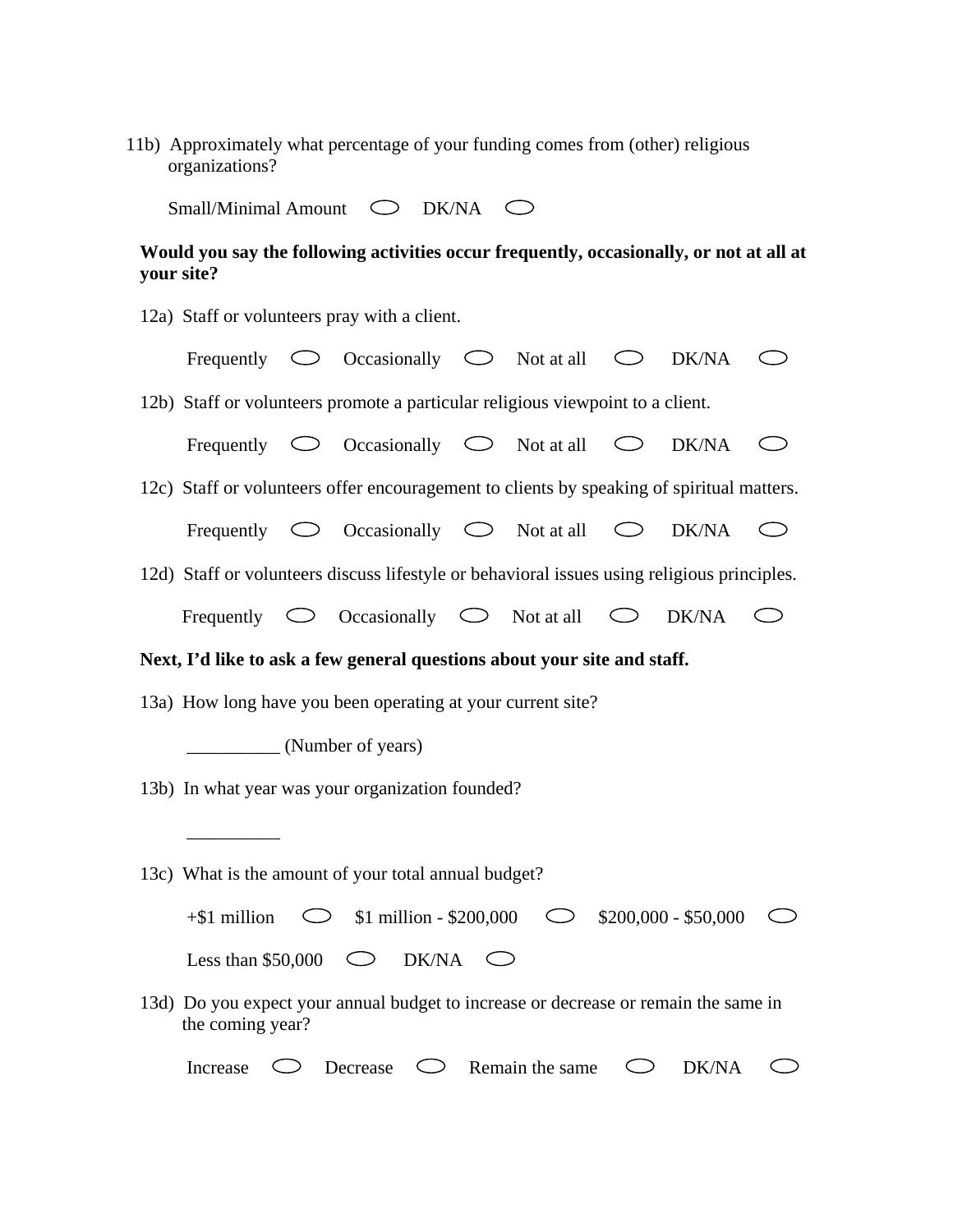13e) How many paid full-time employees provide services at your site?

 \_\_\_\_\_\_\_\_\_\_ (Enter number) DK/NA  $\bigcirc$ 

14) Is there a public transit stop within one-half mile of your site?

|  |  | Yes $\bigcirc$ No $\bigcirc$ DK/NA $\bigcirc$ |  |
|--|--|-----------------------------------------------|--|
|  |  |                                               |  |

15a) How often -- frequently, occasionally, or not at all - do you contact or communicate with your elected representatives to city or county government?

Frequently  $\bigcirc$  Occasionally  $\bigcirc$  Not at all  $\bigcirc$  DK/NA  $\bigcirc$ 

15b) How often - – frequently, occasionally, or not at all - do you contact or communicate with your elected representatives to the state legislature?

Frequently  $\bigcirc$  Occasionally  $\bigcirc$  Not at all  $\bigcirc$  DK/NA  $\bigcirc$ 

15c) How often - – frequently, occasionally, or not at all - do you contact or communicate with administrators from city, county, or state governmental agencies?

|            |                     | Not at all | DK/NA |  |
|------------|---------------------|------------|-------|--|
| Frequently | <b>Occasionally</b> |            |       |  |

15d) How often - – frequently, occasionally, or not at all - do you serve as advocates for program clients involved with courts, law enforcement, or the legal system?

Frequently  $\bigcirc$  Occasionally  $\bigcirc$  Not at all  $\bigcirc$  DK/NA  $\bigcirc$ 

- 15e) Does your organization publicly advocate for particular programs on behalf of poor populations?
	- Yes  $\bigcirc$  No  $\bigcirc$  DK/NA  $\bigcirc$
- 15f) Does your organization seek to educate the public about issues particularly relevant to the interests of poor populations?

Yes  $\bigcirc$  No  $\bigcirc$  DK/NA  $\bigcirc$